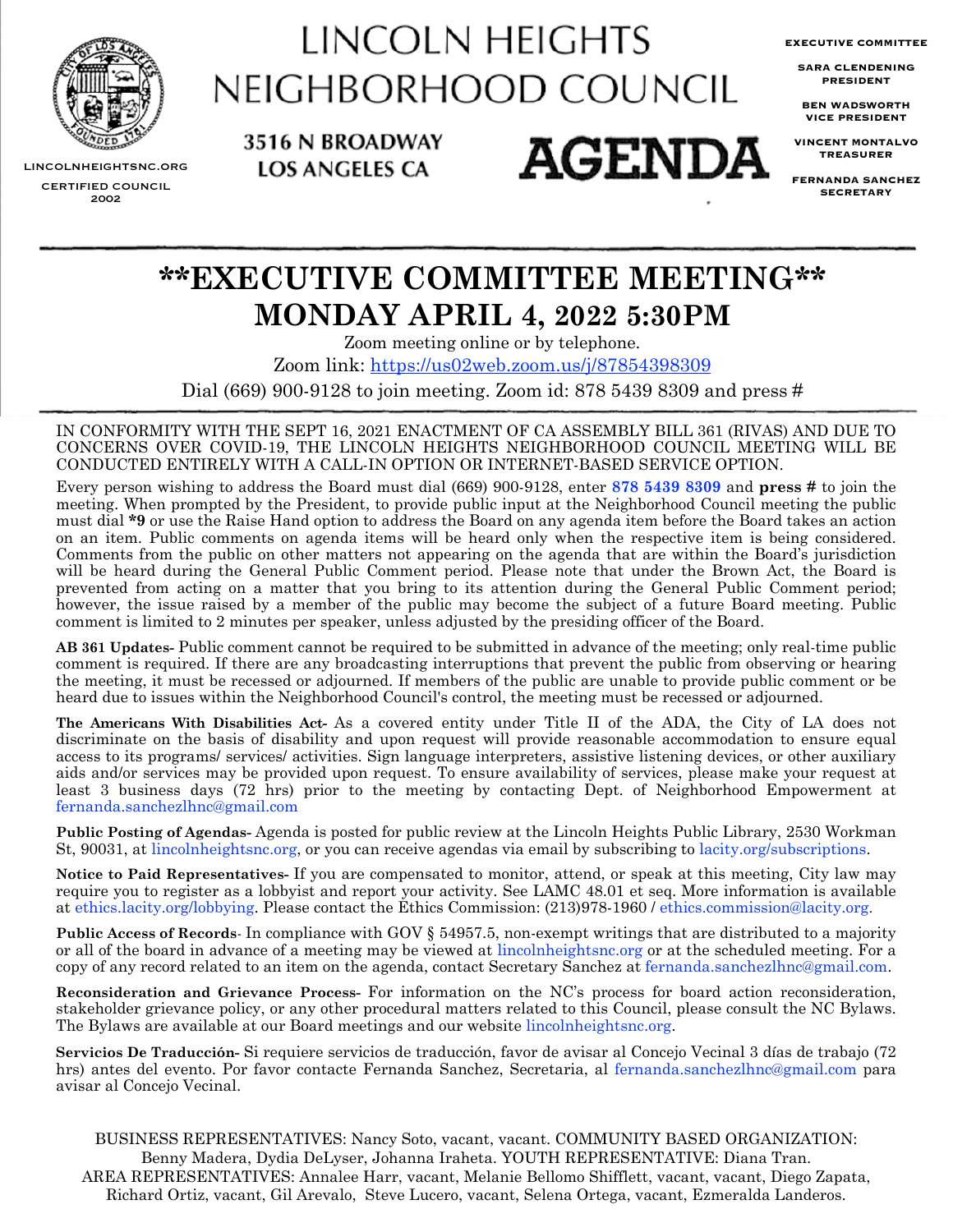EXECUTIVE COMMITTEE

SARA CLENDENING PRESIDENT

BEN WADSWORTH VICE PRESIDENT

VINCENT "CHENTE" MONTALVO TREASURER

FERNANDA SANCHEZ<br>SECRETARY

Neighborhood Council Lincoln Heights

on the constant of Pines Angeles

\*\* EXECUTIVE COMMITTEE MEETING\*\* Agenda Setting Committee Monday April, 4 2022 5:30 pm AGENDA

zoom link:<https://us02web.zoom.us/j/87854398309> phone: (669) 900-9128 zoom id: 878 5439 8309 \*Supplemental docs:<http://lincolnheightsnc.org/agendas/>

- **I. Call meeting to order**
- **II. Roll Call**

**III.Non-agenda Public Comment (2 min/ person)**

**IV.Community and Board Announcements (2 min/ person)**

**V. Excom Discussion/ Setting Agenda for General Board Meeting, 4/7/22 6pm via zoom.** 

- **1. Call meeting to order**
- **2. Roll Call**
- **3. Non-agenda Public Comment (2 min/ person)**
- **4. Community and Board Announcements (2 min/ person)**
- **5. Government Reports (2 min/ person)**
- **6. Area Rep Reports**
- **7. Committee Announcements:** PLUC, Rules, Executive, Programs, Outreach, Budget, Tenants Rights, Environmental Justice, Gov't Liaison, LGBTQ, Elections, Holiday, ARC

## **8. Elections Committee**

a. 2022 CD1 Lincoln Heights in-person Town Hall Candidate Forum: Eunisses / Cedillo \*elections committee vote 4/2

- i. Discussion and Possible action on Event Date: Friday May 15 2022
- ii. Discussion and Possible action on Event Time: 6:30 PM
- iii. Discussion and Possible action on event location: Lincoln High School Auditorium
- iv. Discussion and Possible action on approval of Event Authorization Form
- v. Discussion and Possible action on approval of Event Budget \*Funding item

## **9. Planning & Land Use Committee (PLUC)**

a. Presentation: General Hospital Reuse 5 min presentation/ 5 min Community Q&A

#### **10.Outreach Committee**

- a. Presentation: City of LA Microenterprise Grant. 2 min presentation / 2 min Q&A
- b. Discussion and Possible action on approval of NC Meeting venue: LHTS Senior Center



LINCOLNHEIGHTSNC.ORG 3516 N. BROADWAY LOS ANGELES, CA 90031 CERTIFIED COUNCIL 2002